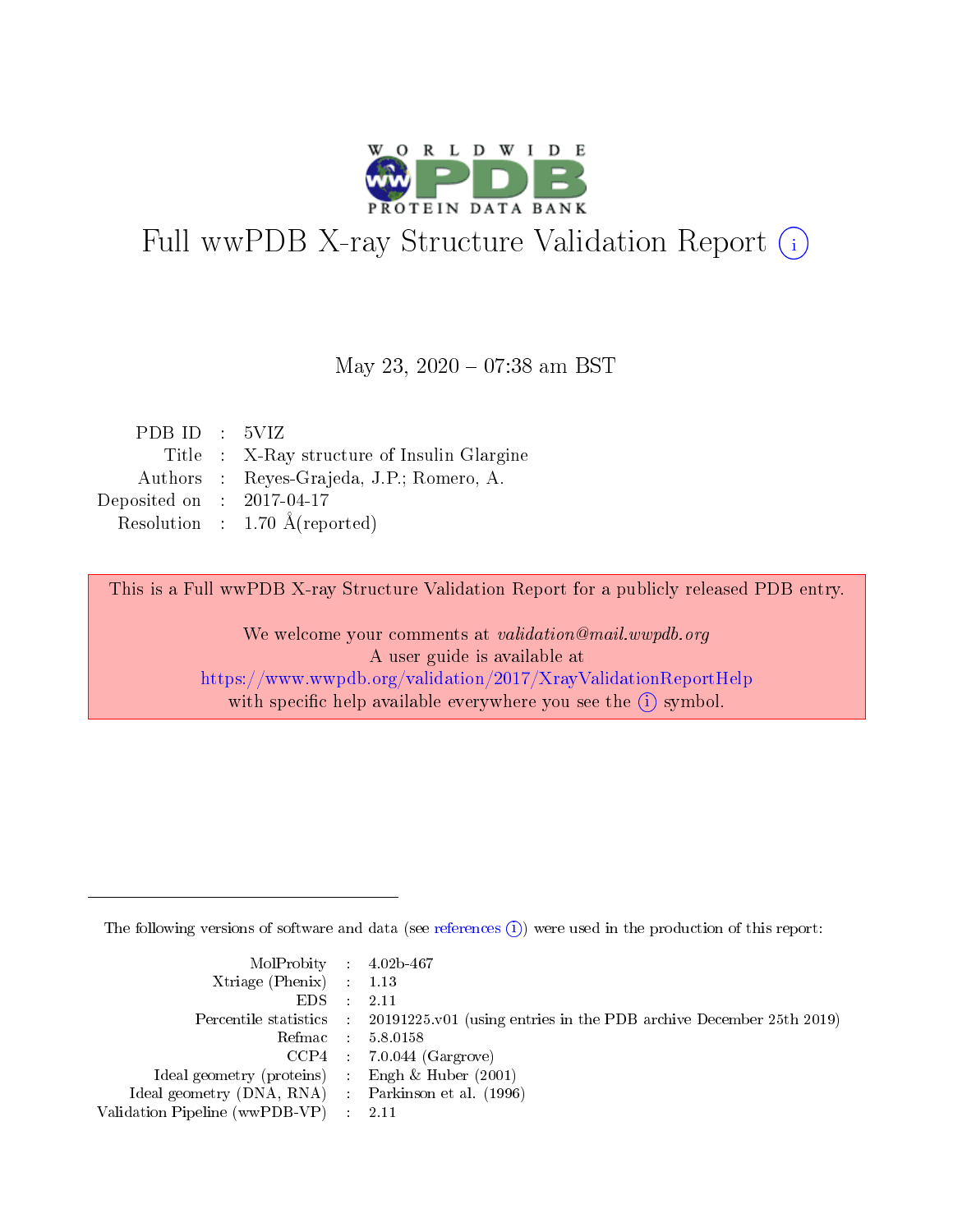## 1 [O](https://www.wwpdb.org/validation/2017/XrayValidationReportHelp#overall_quality)verall quality at a glance  $(i)$

The following experimental techniques were used to determine the structure: X-RAY DIFFRACTION

The reported resolution of this entry is 1.70 Å.

Percentile scores (ranging between 0-100) for global validation metrics of the entry are shown in the following graphic. The table shows the number of entries on which the scores are based.



| Metric                | Whole archive<br>$(\#\text{Entries})$ | Similar resolution<br>$(\#\text{Entries}, \, \text{resolution range}(\textup{\AA}))$ |  |  |
|-----------------------|---------------------------------------|--------------------------------------------------------------------------------------|--|--|
| $R_{free}$            | 130704                                | $4298(1.70-1.70)$                                                                    |  |  |
| Clashscore            | 141614                                | 4695 $(1.70-1.70)$                                                                   |  |  |
| Ramachandran outliers | 138981                                | $\overline{4610}$ $(1.70-1.70)$                                                      |  |  |
| Sidechain outliers    | 138945                                | $4610(1.70-1.70)$                                                                    |  |  |
| RSRZ outliers         | 127900                                | $4222(1.70-1.70)$                                                                    |  |  |

The table below summarises the geometric issues observed across the polymeric chains and their fit to the electron density. The red, orange, yellow and green segments on the lower bar indicate the fraction of residues that contain outliers for  $>=3, 2, 1$  and 0 types of geometric quality criteria respectively. A grey segment represents the fraction of residues that are not modelled. The numeric value for each fraction is indicated below the corresponding segment, with a dot representing fractions  $\epsilon=5\%$  The upper red bar (where present) indicates the fraction of residues that have poor fit to the electron density. The numeric value is given above the bar.

| Mol | ${\rm Chain \mid Length}$ | Quality of chain |     |
|-----|---------------------------|------------------|-----|
|     | $\Omega$ 1                | 86%              | 14% |
|     | ЭC                        | 3%<br>97%        |     |

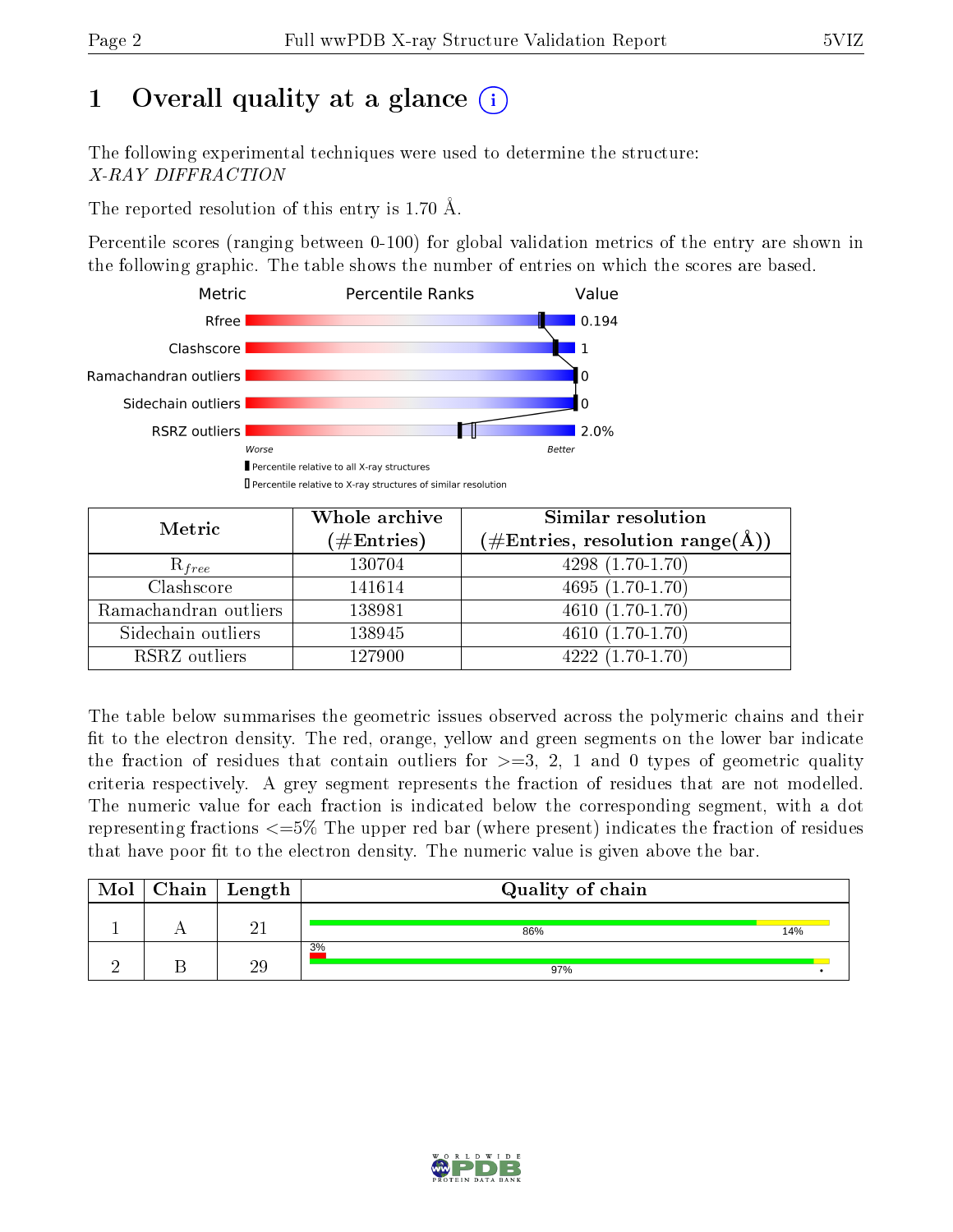# 2 Entry composition (i)

There are 3 unique types of molecules in this entry. The entry contains 439 atoms, of which 0 are hydrogens and 0 are deuteriums.

In the tables below, the ZeroOcc column contains the number of atoms modelled with zero occupancy, the AltConf column contains the number of residues with at least one atom in alternate conformation and the Trace column contains the number of residues modelled with at most 2 atoms.

Molecule 1 is a protein called Insulin, chain beta.

| Mol | Chain   Residues | $\rm{Atoms}$           |                              |     | $\text{ZeroOcc} \mid \text{AltConf} \mid \text{Trace}$ |  |  |  |
|-----|------------------|------------------------|------------------------------|-----|--------------------------------------------------------|--|--|--|
|     | 21               | $\rm Total$<br>$166\,$ | $\mathcal{C}_{\cdot}$<br>101 | -25 | -36                                                    |  |  |  |

There is a discrepancy between the modelled and reference sequences:

|  | Chain   Residue   Modelled   Actual |                          | <b>Comment</b>              | Reference |
|--|-------------------------------------|--------------------------|-----------------------------|-----------|
|  | GLY                                 | <b>Contract Contract</b> | expression tag   UNP P01308 |           |

Molecule 2 is a protein called Insulin, chain alpha.

| Mol | Chain   Residues | Atoms            |     |      | ZeroOcc   AltConf   Trace |  |  |  |
|-----|------------------|------------------|-----|------|---------------------------|--|--|--|
|     | 29               | Total C N<br>234 | 154 | - 39 | - 39                      |  |  |  |

Molecule 3 is water.

|  | $Mol$   Chain   Residues | Atoms               | ZeroOcc   AltConf |
|--|--------------------------|---------------------|-------------------|
|  |                          | Total O             |                   |
|  | 25                       | Total O<br>25<br>25 |                   |

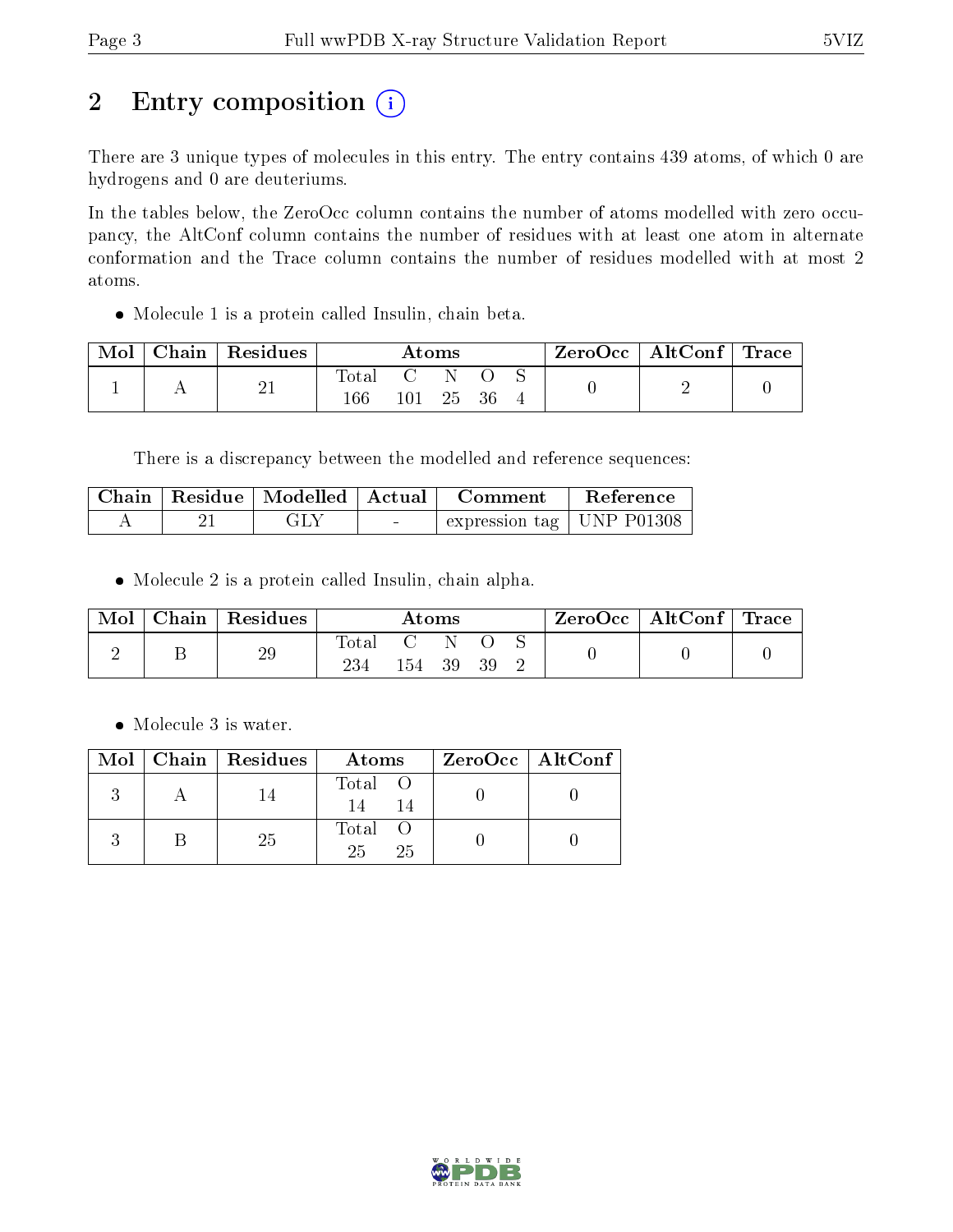## 3 Residue-property plots  $(i)$

These plots are drawn for all protein, RNA and DNA chains in the entry. The first graphic for a chain summarises the proportions of the various outlier classes displayed in the second graphic. The second graphic shows the sequence view annotated by issues in geometry and electron density. Residues are color-coded according to the number of geometric quality criteria for which they contain at least one outlier: green  $= 0$ , yellow  $= 1$ , orange  $= 2$  and red  $= 3$  or more. A red dot above a residue indicates a poor fit to the electron density (RSRZ  $> 2$ ). Stretches of 2 or more consecutive residues without any outlier are shown as a green connector. Residues present in the sample, but not in the model, are shown in grey.

• Molecule 1: Insulin, chain beta

| Chain A:                              | 86% | 14% |
|---------------------------------------|-----|-----|
| <b>arg</b><br>621<br><b>굽용</b><br>퓽   |     |     |
| • Molecule 2: Insulin, chain alpha    |     |     |
| 3%<br>Chain B:                        | 97% |     |
| $\frac{5}{8}$<br>R <sub>29</sub><br>革 |     |     |

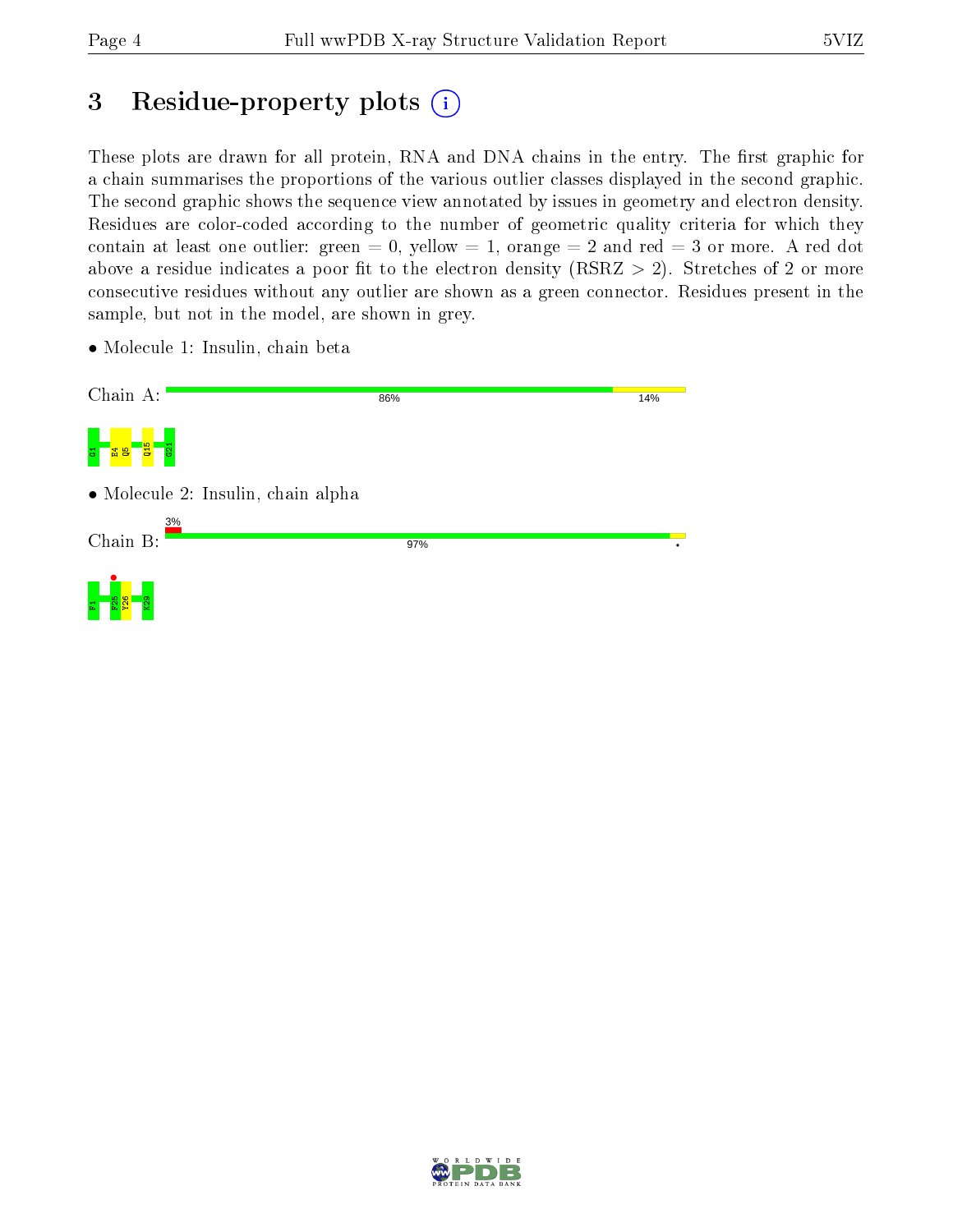## 4 Data and refinement statistics  $(i)$

| Property                                                             | Value                                            | Source     |
|----------------------------------------------------------------------|--------------------------------------------------|------------|
| Space group                                                          | I 21 3                                           | Depositor  |
| Cell constants                                                       | 78.00Å<br>$78.00\text{\AA}$<br>$78.00\text{\AA}$ |            |
| a, b, c, $\alpha$ , $\beta$ , $\gamma$                               | $90.00^\circ$<br>$90.00^\circ$<br>$90.00^\circ$  | Depositor  |
| Resolution $(A)$                                                     | 55.15<br>$-1.70$                                 | Depositor  |
|                                                                      | 39.00<br>1.70                                    | <b>EDS</b> |
| % Data completeness                                                  | 99.8 (55.15-1.70)                                | Depositor  |
| (in resolution range)                                                | 99.8 (39.00-1.70)                                | <b>EDS</b> |
| $R_{merge}$                                                          | (Not available)                                  | Depositor  |
| $\mathrm{R}_{sym}$                                                   | (Not available)                                  | Depositor  |
| $\langle I/\sigma(I) \rangle^{-1}$                                   | $\overline{2.25 \text{ (at } 1.70 \text{\AA})}$  | Xtriage    |
| Refinement program                                                   | <b>REFMAC 5.8.0103</b>                           | Depositor  |
| $R, R_{free}$                                                        | $\overline{0.162}$ ,<br>0.183                    | Depositor  |
|                                                                      | 0.175<br>0.194<br>$\ddot{\phantom{a}}$           | DCC        |
| $R_{free}$ test set                                                  | 915 reflections $(10.32\%)$                      | wwPDB-VP   |
| Wilson B-factor $(A^2)$                                              | 20.4                                             | Xtriage    |
| Anisotropy                                                           | 0.000                                            | Xtriage    |
| Bulk solvent $k_{sol}(e/\mathring{A}^3)$ , $B_{sol}(\mathring{A}^2)$ | $0.39$ , 53.8                                    | <b>EDS</b> |
| L-test for twinning <sup>2</sup>                                     | $>$ = 0.48, < $L^2$ > = 0.31<br>< L              | Xtriage    |
| Estimated twinning fraction                                          | $0.045$ for $-l,-k,-h$                           | Xtriage    |
| $F_o, F_c$ correlation                                               | 0.96                                             | <b>EDS</b> |
| Total number of atoms                                                | 439                                              | wwPDB-VP   |
| Average B, all atoms $(A^2)$                                         | $24.0\,$                                         | wwPDB-VP   |

Xtriage's analysis on translational NCS is as follows: The largest off-origin peak in the Patterson function is  $7.08\%$  of the height of the origin peak. No significant pseudotranslation is detected.

<sup>&</sup>lt;sup>2</sup>Theoretical values of  $\langle |L| \rangle$ ,  $\langle L^2 \rangle$  for acentric reflections are 0.5, 0.333 respectively for untwinned datasets, and 0.375, 0.2 for perfectly twinned datasets.



<span id="page-4-1"></span><span id="page-4-0"></span><sup>1</sup> Intensities estimated from amplitudes.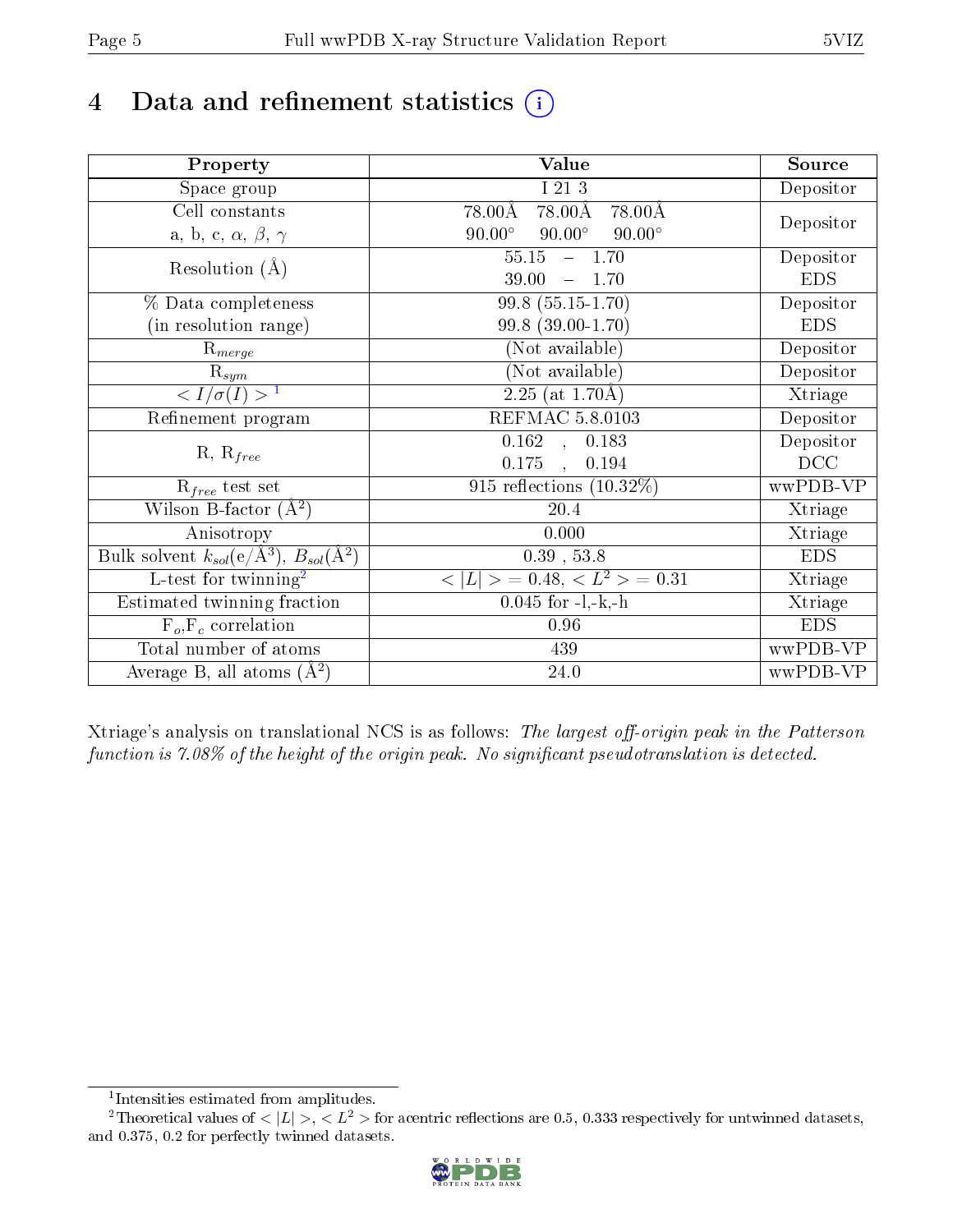## 5 Model quality  $(i)$

## 5.1 Standard geometry  $(i)$

The Z score for a bond length (or angle) is the number of standard deviations the observed value is removed from the expected value. A bond length (or angle) with  $|Z| > 5$  is considered an outlier worth inspection. RMSZ is the root-mean-square of all Z scores of the bond lengths (or angles).

| Mol           | Chain |      | <b>Bond lengths</b> | Bond angles |                |  |
|---------------|-------|------|---------------------|-------------|----------------|--|
|               |       | RMSZ | $\# Z  > 5$         | RMSZ        | $\ Z\  > 5$    |  |
|               |       | 1.51 | $1/175$ $(0.6\%)$   | 1.29        | /234           |  |
| $\mathcal{D}$ | B     | 1.43 | $1/241$ $(0.4\%)$   | 1.14        | 0/325          |  |
| ΑĦ            | ΑH    | 1.46 | 2/416<br>$(0.5\%)$  | 1.21        | $^{\prime}559$ |  |

All (2) bond length outliers are listed below:

| $\operatorname{Mol}$ |  |       | $\mid$ Chain $\mid$ Res $\mid$ Type $\mid$ Atoms | Z | $\vert$ Observed( $\rm \AA$ ) $\vert$ Ideal( $\rm \AA$ ) |          |
|----------------------|--|-------|--------------------------------------------------|---|----------------------------------------------------------|----------|
|                      |  |       | GLU $\vert$ CD-OE2 $\vert$ 6.47                  |   | 132                                                      |          |
|                      |  | TYR . | $CE1-CZ$   5.29                                  |   | -45                                                      | $1.38\,$ |

There are no bond angle outliers.

There are no chirality outliers.

There are no planarity outliers.

### 5.2 Too-close contacts  $\overline{()}$

In the following table, the Non-H and H(model) columns list the number of non-hydrogen atoms and hydrogen atoms in the chain respectively. The H(added) column lists the number of hydrogen atoms added and optimized by MolProbity. The Clashes column lists the number of clashes within the asymmetric unit, whereas Symm-Clashes lists symmetry related clashes.

|  |     |     | Mol   Chain   Non-H   H(model)   H(added)   Clashes   Symm-Clashes |
|--|-----|-----|--------------------------------------------------------------------|
|  | 166 | 155 |                                                                    |
|  | 234 | 225 |                                                                    |
|  |     |     |                                                                    |
|  | 25  |     |                                                                    |
|  |     | 380 |                                                                    |

The all-atom clashscore is defined as the number of clashes found per 1000 atoms (including hydrogen atoms). The all-atom clashscore for this structure is 1.

All (1) close contacts within the same asymmetric unit are listed below, sorted by their clash

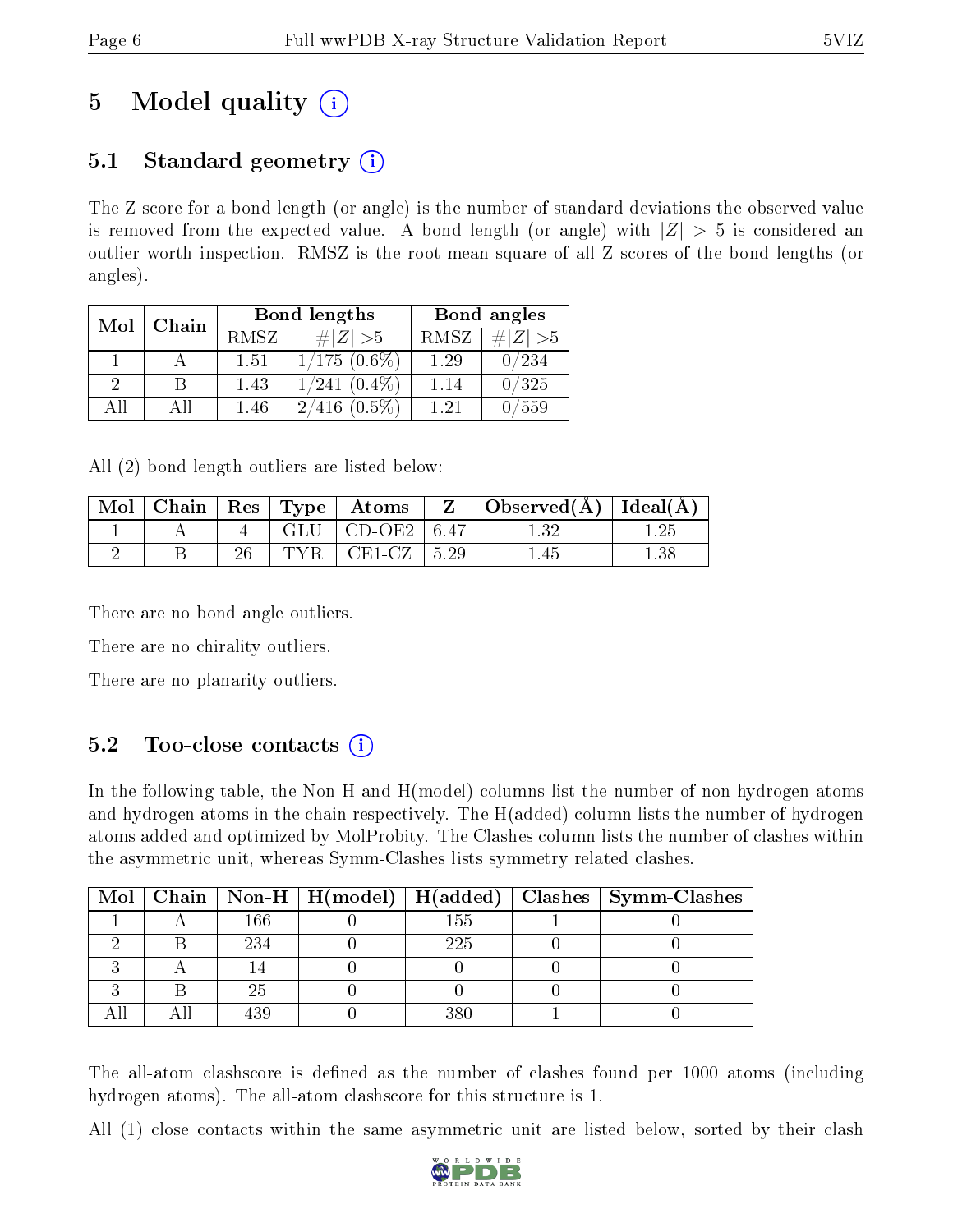magnitude.

| Atom-1          | Atom-2                       | Interatomic<br>distance $(A)$ | Clash<br>overlap $(A)$ |  |
|-----------------|------------------------------|-------------------------------|------------------------|--|
| 1: A:5: GLN:HB3 | $^+$ 1:A:15[B]:GLN:HE21 $^+$ |                               | 0.48                   |  |

There are no symmetry-related clashes.

### 5.3 Torsion angles (i)

#### 5.3.1 Protein backbone  $(i)$

In the following table, the Percentiles column shows the percent Ramachandran outliers of the chain as a percentile score with respect to all X-ray entries followed by that with respect to entries of similar resolution.

The Analysed column shows the number of residues for which the backbone conformation was analysed, and the total number of residues.

| Mol | Chain | Analysed                    | Favoured    | Allowed   Outliers | Percentiles |         |
|-----|-------|-----------------------------|-------------|--------------------|-------------|---------|
|     |       | $21/21$ (100%)   21 (100%)  |             |                    |             | 100 100 |
|     |       | $27/29$ (93\%)   27 (100\%) |             |                    | $100 \mid$  | 100     |
| All | All   | $48/50(96\%)$               | $48(100\%)$ |                    | 100         | 100     |

There are no Ramachandran outliers to report.

#### 5.3.2 Protein sidechains  $\hat{1}$

In the following table, the Percentiles column shows the percent sidechain outliers of the chain as a percentile score with respect to all X-ray entries followed by that with respect to entries of similar resolution.

The Analysed column shows the number of residues for which the sidechain conformation was analysed, and the total number of residues.

| Mol | Chain | Analysed        | Rotameric   Outliers | Percentiles |             |
|-----|-------|-----------------|----------------------|-------------|-------------|
|     |       | $21/19$ (110\%) | $21(100\%)$          | $\vert$ 100 | $\vert$ 100 |
|     |       | $25/25$ (100\%) | $25(100\%)$          |             | 100         |
| All | All   | $46/44$ (104\%) | 46 $(100\%)$         |             | 100         |

There are no protein residues with a non-rotameric sidechain to report.

Some sidechains can be flipped to improve hydrogen bonding and reduce clashes. There are no

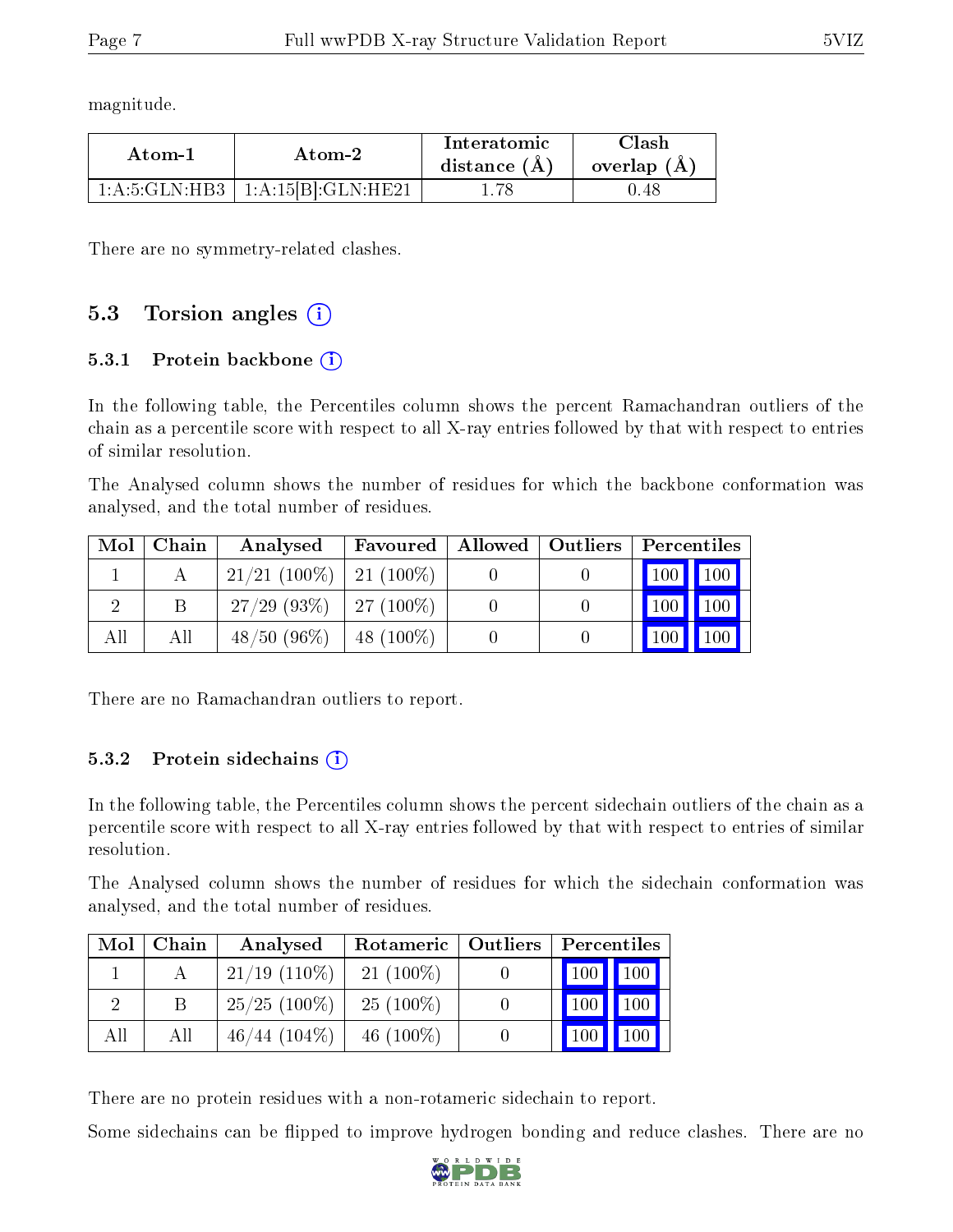such sidechains identified.

#### 5.3.3 RNA [O](https://www.wwpdb.org/validation/2017/XrayValidationReportHelp#rna)i

There are no RNA molecules in this entry.

#### 5.4 Non-standard residues in protein, DNA, RNA chains (i)

There are no non-standard protein/DNA/RNA residues in this entry.

#### 5.5 Carbohydrates  $(i)$

There are no carbohydrates in this entry.

#### 5.6 Ligand geometry (i)

There are no ligands in this entry.

#### 5.7 [O](https://www.wwpdb.org/validation/2017/XrayValidationReportHelp#nonstandard_residues_and_ligands)ther polymers  $(i)$

There are no such residues in this entry.

#### 5.8 Polymer linkage issues  $(i)$

There are no chain breaks in this entry.